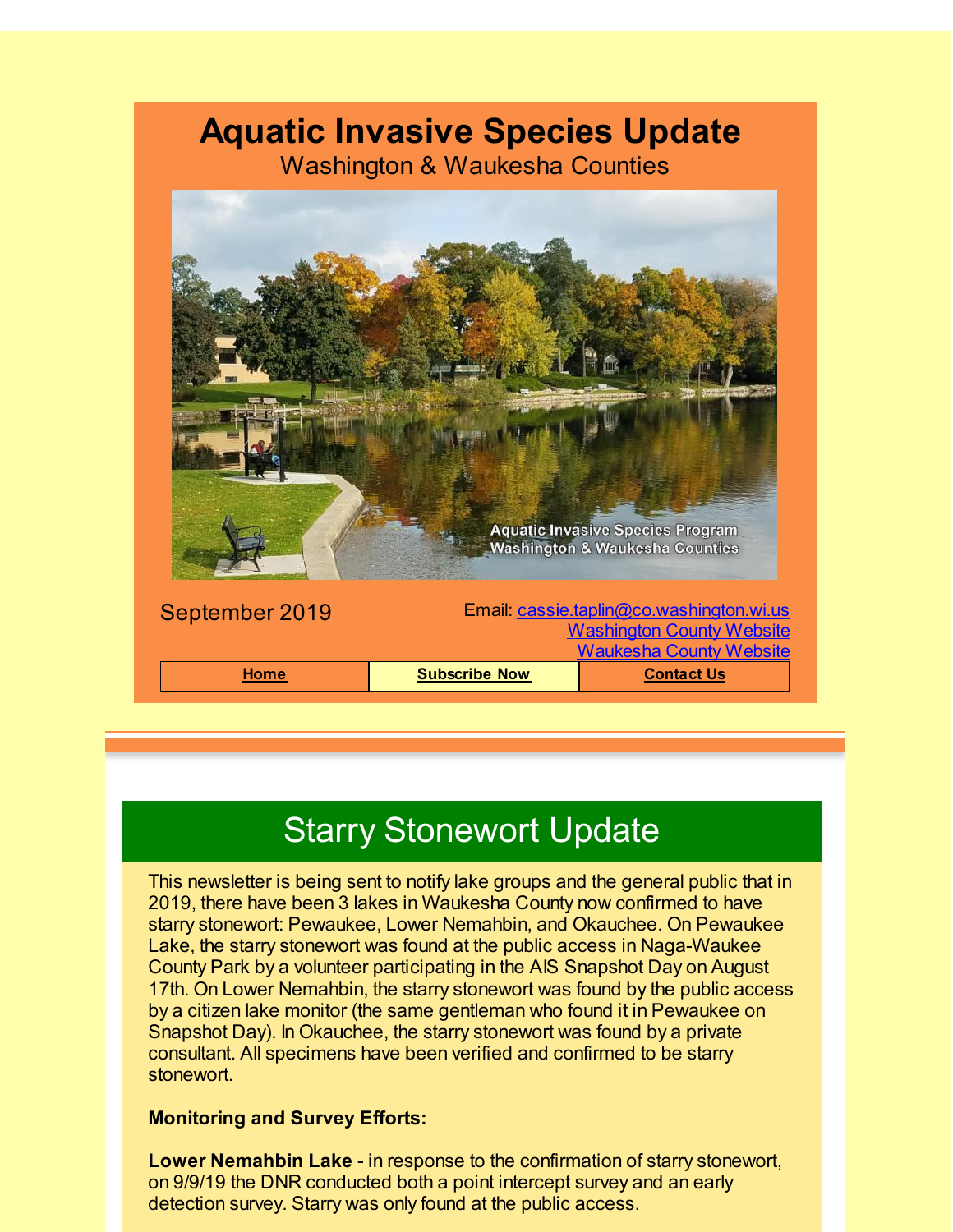**Upper Nemahbin Lake** - Upper Nemahbin had a point intercept survey conducted earlier in the summer by a private consultant. No starry stonewort was found during this survey. Since both Lower and Upper Nemahbin share a public access, the DNR conducted an early detection survey on Upper Nemahbin during the week of 9/16/19. No additional starry stonewort was detected.

**Pewaukee Lake** - in response to the confirmation of starry stonewort, the DNR is conducting an early detection survey on 9/18/19.

**Okauchee Lake** - a point intercept survey was conducted by a private consultant earlier in the summer. Starry stonewort was found in the southwest portion of the lake in a navigational channel that flows under the W Lake Drive bridge. The DNR is planning to conduct an early detection survey in late September.

#### **Point Intercept Survey vs an Early Detection Survey:**

There are 2 different types of surveys crews use to survey a waterbody for vegetation and aquatic invasive species: point intercept surveys and early detection surveys. For a point intercept survey, a grid of points is generated for a lake (Figure 1). At each point, a rake pole or sampling rake is tossed into the water and all vegetation and algae is identified. When surveyors pull up the sampling rake, they gauge the overall rake fullness on a scale of 0-3 (0 being no vegetation was pulled up, 3 being the rake was full of vegetation). Point intercept surveys are a much more intensive survey that can take days to complete. These are very thorough surveys that are commonly used before and after any management of plants or algae to determine the treatment's success (i.e dredging, chemical application, DASH, etc). These surveys are generally conducted between early July through mid-August. To see survey data from Waukesha County, visit the County AIS GIS app: [Waukesha](https://waukeshacounty.maps.arcgis.com/apps/webappviewer/index.html?id=a6430adc87794e1095429b4b54a637b8&utm_source=Aquatic+Invasive+Species+Update+Special+Announcement&utm_campaign=AIS+January+2018+Update&utm_medium=email) County AIS App

In contrast to a point intercept survey, there is an early detection survey (Figure 2). Early detection surveys involve surveying all public accesses to a water body via snorkeling. In addition to the public accesses, 5 additional points are selected to survey (preferably by inlets and outlets) via snorkeling and sampling rake tosses. The crew will slowly meander in between points to visually look in the water to see any obvious signs of AIS. With an early detection survey there is also the option to conduct plankton tows at the deepest point in the lake to monitor for spiny water fleas (an invasive zooplankton). Early detection surveys are quicker (usually completed in a day), and less intensive than a point intercept survey. However, early detection surveys are a great tool to detect any obvious infestations.

Figure 1 - Sample Point Intercept Survey Map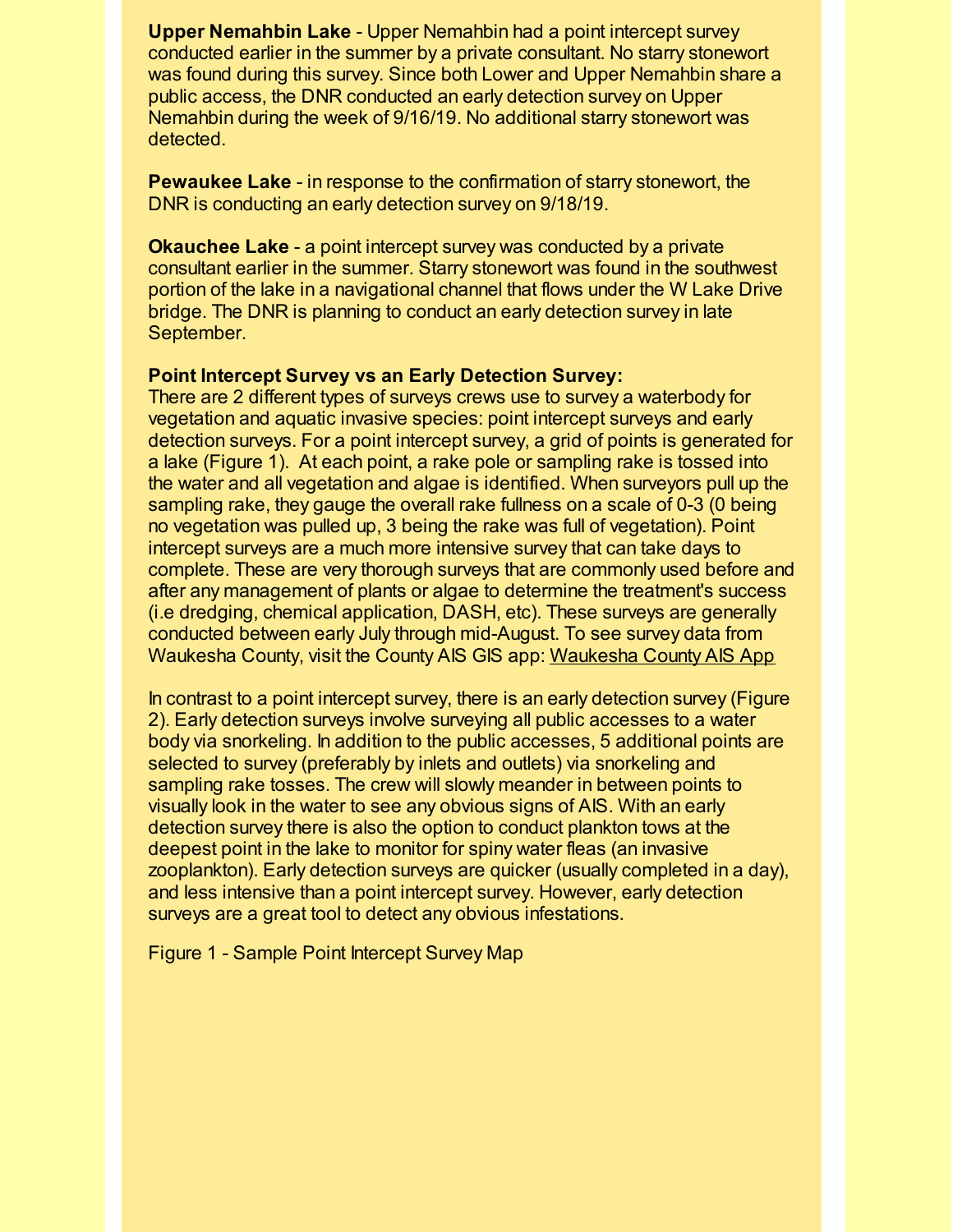





### **Starry Stonewort Species Information:**

Starry stonewort is an invasive macroalgae from Eurasia that was likely introduced to North America by ballast water. It is called starry stonewort due to its unique, star shaped bulbils (self-reproductive structures). To learn more about the species, visit here: Starry [Stonewort](https://dnr.wi.gov/topic/invasives/fact/starrystonewort.html?utm_source=Aquatic+Invasive+Species+Update+Special+Announcement&utm_campaign=AIS+January+2018+Update&utm_medium=email)

To see starry stonewort's current [distribution,](https://dnr.wi.gov/lakes/invasives/AISLists.aspx?species=STARRY_STONEW&utm_source=Aquatic+Invasive+Species+Update+Special+Announcement&utm_campaign=AIS+January+2018+Update&utm_medium=email) visit here: Starry Stonewort **Distribution** 

An effective treatment to eradicate starry stonewort has not yet been established. Various treatments have been attempted in both Washington and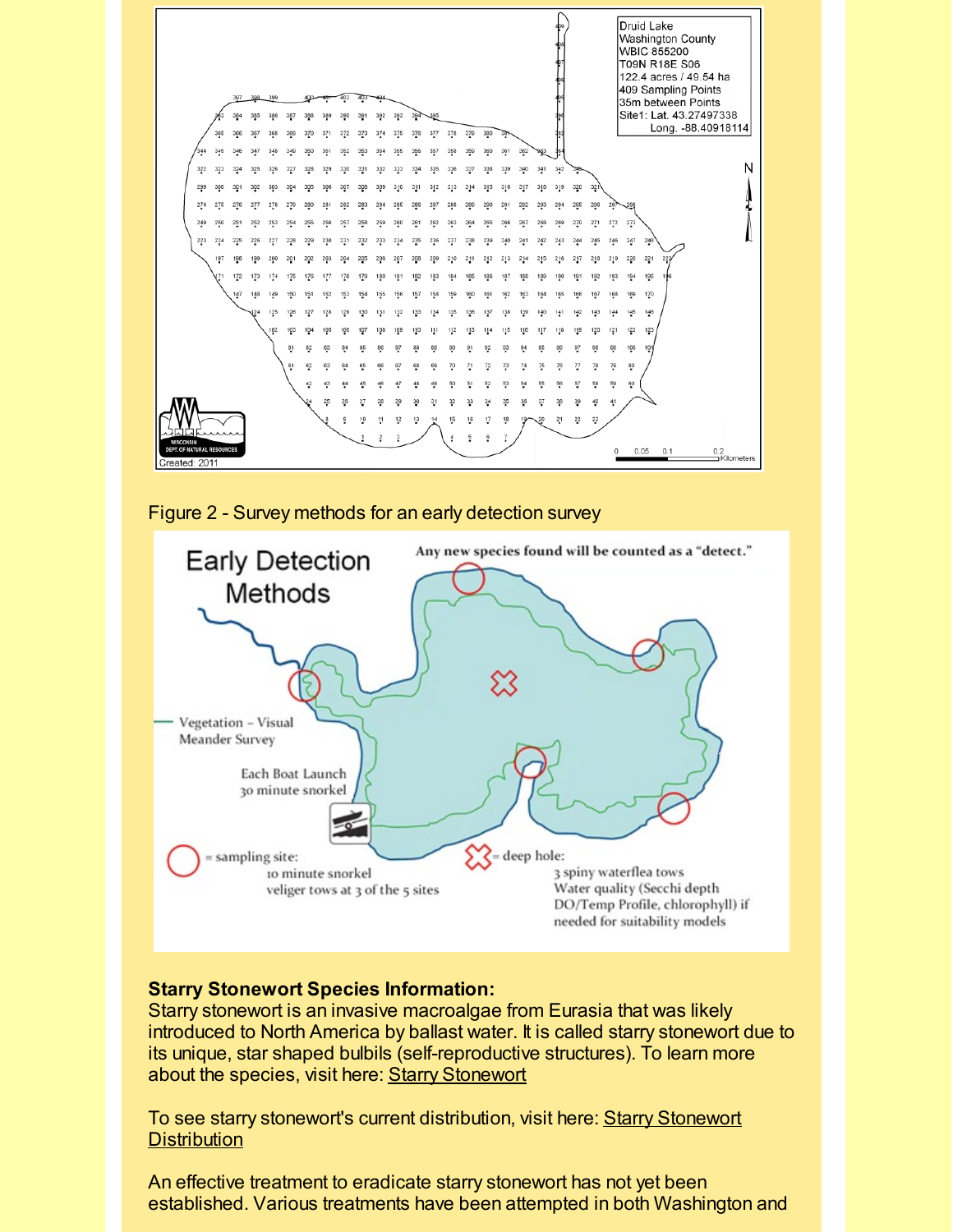Waukesha County:

#### **Waukesha County**

| Lake                  | Year             | <b>Treatment</b>                                                                                            |
|-----------------------|------------------|-------------------------------------------------------------------------------------------------------------|
| <b>Little Muskego</b> | 2016             | Chemical application using copper based<br>chemical. Starry stonewort not eradicated.                       |
|                       | 2017             | 7 foot water draw down in an attempt to freeze<br>bulbils buried in sediment. Starry not<br>eradicated.     |
| <b>Big Muskego</b>    | 2015 and<br>2016 | Chemical application using combinations of<br>copper, hydrothol, and flumioxazin. Starry not<br>eradicated. |

## **Washington County**

| Lake          | Year                | <b>ITreatment</b>                                                                                                                                   |
|---------------|---------------------|-----------------------------------------------------------------------------------------------------------------------------------------------------|
| Little Cedar  | 2019                | Hand pulling by scuba divers and DASH. First DASH<br>attempt did not eradicate the starry. A second treatment<br>will occur in late September 2019. |
| Green         | 2018<br>and<br>2019 | Chemical application within vertical limno-barriers in<br>front of public access on South shore. Starry not<br>eradicated.                          |
| <b>Silver</b> | 2015                | DASH. Starry not eradicated.                                                                                                                        |
|               | 2018<br>and<br>2019 | Hydraulic dredging to remove bulbils buried in sediment.<br>Starry not eradicated.                                                                  |



Starry stonewort bulbil

# **Informational Meeting for the Public:**

There will be an informational meeting on October 12th from 1 pm to 3 pm at the **Delafield Town Hall**: W302N1254 Maple Avenue, Delafield, WI 53018. If the main parking lot fills up, there will be secondary parking by the skateboard park. The meeting is primarily for the residents of the Nemahbin Lakes, Pewaukee Lake, and Okauchee Lake, but all are welcome to attend. There will be a presentation going over the ecology and identification of starry stonewort, as well as current control efforts, results, and what the next steps are